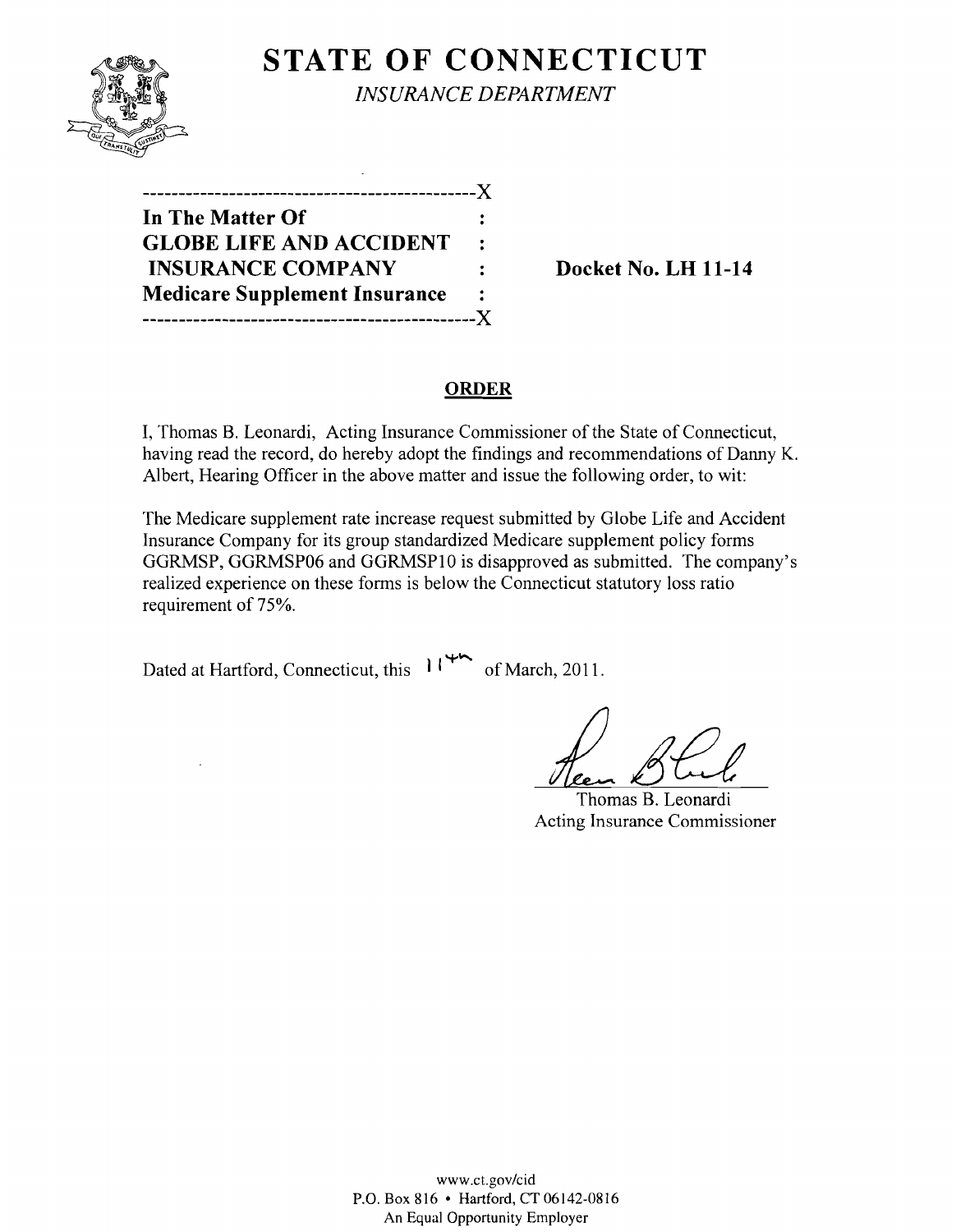

**STATE OF CONNECTICUT** *INSURANCE DEPARTMENT* 

**----------------------------------------------)( In The Matter Of: GLOBE LIFE AND ACCIDENT** : Docket No. LH 11-14 **INSURANCE COMPANY**  $\ddot{\cdot}$ **Medicare Supplement Insurance**   $\ddot{\cdot}$ **----------------------------------------------)(** 

# **PROPOSED FINAL DECISION**

# 1. INTRODUCTION

The Insurance Commissioner of the State of Connecticut is empowered to review rates charged for individual and group Medicare supplement policies sold to any resident of this State who is eligible for Medicare. The source for this regulatory authority is contained in Chapter 700c and Section 38a-495a of the Connecticut General Statutes.

After due notice a hearing was held at the Insurance Department in Hartford on February 23,2011 to consider whether or not the rate increase requested by Globe Life and Accident Insurance Company on its group standardized Medicare supplement business should be approved.

No one from the general public attended the hearing.

No representatives from Globe attended the hearing.

The hearing was conducted in accordance with the requirements of Section 38a-474, Connecticut General Statutes, the Uniform Administrative Procedures Act, Chapter 54 of the Connecticut General Statutes, and the Insurance Department Rules of Practice, Section 38a-8-1 et seq. of the Regulations of Connecticut State Agencies.

A Medicare supplement (or Medigap) policy is a private health insurance policy sold on an individual or group basis which provides benefits that are additional to the benefits provided by Medicare. For many years Medicare supplement policies have been highly regulated under both state and federal law to protect the interests of persons eligible for Medicare who depend on these policies to provide additional coverage for the costs of health care.

Effective December 1,2005, Connecticut amended its program of standardized Medicare supplement policies in accordance with Section 38a-495a of the Connecticut General Statutes, and Sections 38a-495a-1 through 38a-495a-21 of the Regulations of Connecticut Agencies. This program, which conforms to federal requirements, provides that all insurers offering Medicare supplement policies for sale in the state must offer the basic "core" package of benefits known as Plan A. Insurers may also offer anyone or more of eleven other plans (Plans B through L).

> www.CLgov/cid P.O. Box 816 • Hartford, CT06142-0816 An Equal Opportunity Employer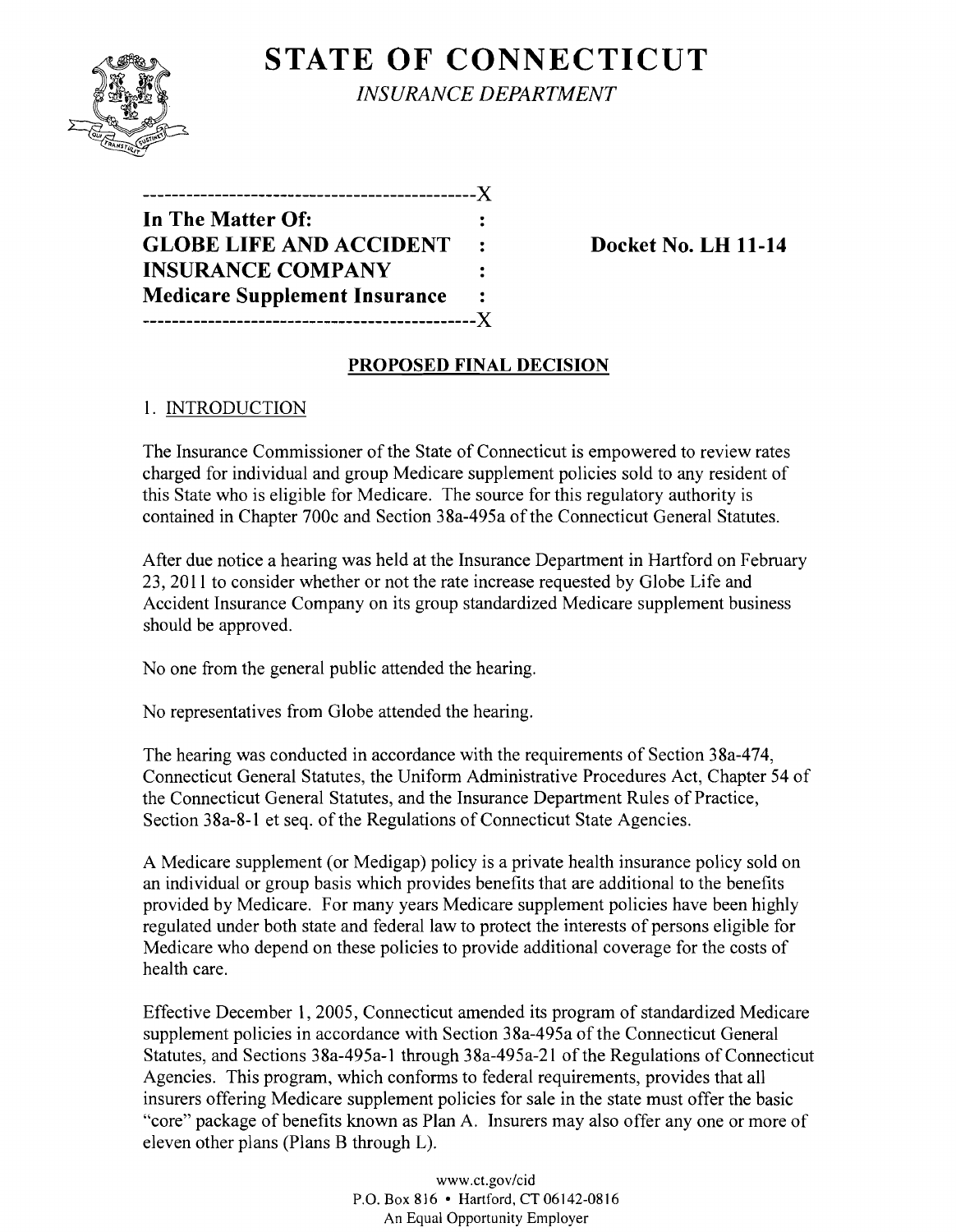Effective January 1, 2006, in accordance with Section 38a-495c of the Connecticut General Statutes (as amended by Public Act 05-20) premiums for all Medicare supplement policies in the state must use community rating. Rates for Plans A through L must be computed without regard to age, gender, previous claims history or the medical condition of any person covered by a Medicare supplement policy or certificate.

The statute provides that coverage under Plan A through L may not be denied on the basis of age, gender, previous claims history or the medical condition of any covered person. Insurers may exclude benefits for losses incurred within six months from the effective date of coverage based on a pre-existing condition.

Effective October 1, 1998, carriers that offer Plan B or Plan C must make these plans as well as Plan A, available to all persons eligible for Medicare by reason of disability.

Insurers must also make the necessary arrangements to receive notice of all claims paid by Medicare for their insureds so that supplemental benefits can be computed and paid without requiring insureds to file claim forms for such benefits. This process of direct notice and automatic claims payment is commonly referred to as "piggybacking" or "crossover".

Sections 38a-495 and 38a-522 of the Connecticut General Statutes, and Section 38a-495a-l0 ofthe Regulations of Connecticut Agencies, state that individual and group Medicare supplement policies must have anticipated loss ratios of 65% and 75%, respectively. Under Sections 38a-495-7 and 38a-495a-l0 of the Regulations of Connecticut Agencies, filings for rate increases must demonstrate that actual and expected losses in relation to premiums meet these standards, and anticipated loss ratios for the entire future period for which the requested premiums are calculated to provide coverage must be expected to equal or exceed the appropriate loss ratio standard.

Section 38a-473 of the Connecticut General Statutes provides that no insurer may incorporate in its rates for Medicare supplement policies factors for expenses that exceed 150% of the average expense ratio for that insurer's entire written premium for all lines of health insurance for the previous calendar year.

### II. **FINDING OF FACT**

After reviewing the exhibits entered into the record of this proceeding, and utilizing the experience, technical competence and specialized knowledge of the Insurance Department, the undersigned makes the following findings of fact:

1. Globe Life and Accident Insurance Company has requested the following rate increases for group standardized Medicare supplement policy forms GGRMSP, GGRMSP06 and GGRMSP10:

| Plan | Increase |
|------|----------|
| А    | $10.0\%$ |
| R    | 10.0%    |
| €    | $10.0\%$ |
| F    | 10.0%    |